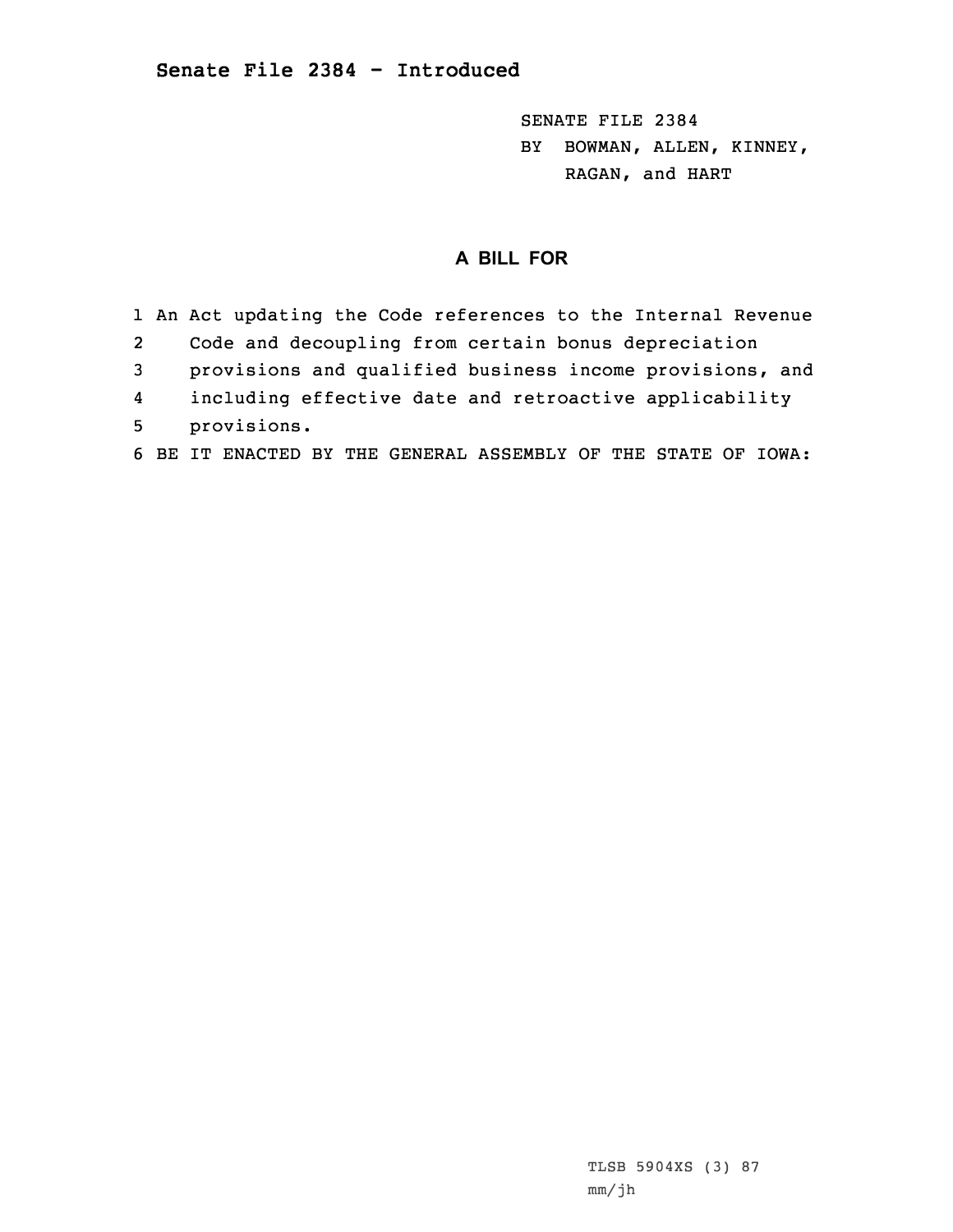1 Section 1. Section 15.335, subsection 7, paragraph b, Code 2 2018, is amended to read as follows:

 *b.* For purposes of this [section](https://www.legis.iowa.gov/docs/code/2018/15.335.pdf), *"Internal Revenue Code"* means the Internal Revenue Code of 1954, prior to the date of its redesignation as the Internal Revenue Code of 1986 by the Tax Reform Act of 1986, or means the Internal Revenue Code of 7 1986 as amended and in effect on January 1, 2016 2018. This definition shall not be construed to include any amendment to the Internal Revenue Code enacted after the date specified in the preceding sentence, including any amendment with retroactive applicability or effectiveness.

12 Sec. 2. Section 422.3, subsection 5, Code 2018, is amended 13 to read as follows:

14 5. *"Internal Revenue Code"* means the Internal Revenue Code 15 of 1954, prior to the date of its redesignation as the Internal 16 Revenue Code of 1986 by the Tax Reform Act of 1986, or means 17 the Internal Revenue Code of 1986 as amended and in effect on 18 January 1, 2015 2018. This definition shall not be construed 19 to include any amendment to the Internal Revenue Code enacted 20 after the date specified in the preceding sentence, including 21 any amendment with retroactive applicability or effectiveness. 22 Sec. 3. Section 422.4, subsection 16, Code 2018, is amended 23 to read as follows:

24 16. The words *"taxable income"* mean the net income as 25 defined in [section](https://www.legis.iowa.gov/docs/code/2018/422.7.pdf) 422.7 minus the deductions allowed by 26 section 422.9, in the case of individuals; in the case of 27 estates or trusts, the words *"taxable income"* mean the taxable 28 income (without a deduction for personal exemption) as 29 computed for federal income tax purposes under the Internal 30 Revenue Code, but with the following adjustments specified in 31 [section](https://www.legis.iowa.gov/docs/code/2018/422.7.pdf) 422.7 plus the Iowa income tax deducted in computing 32 the federal taxable income and minus federal income taxes as 33 provided in [section](https://www.legis.iowa.gov/docs/code/2018/422.9.pdf) 422.9.:

34 *a.* Add back the personal exemption deduction taken in 35 computing federal taxable income.

-1-

LSB 5904XS (3) 87  $mm/jh$  1/7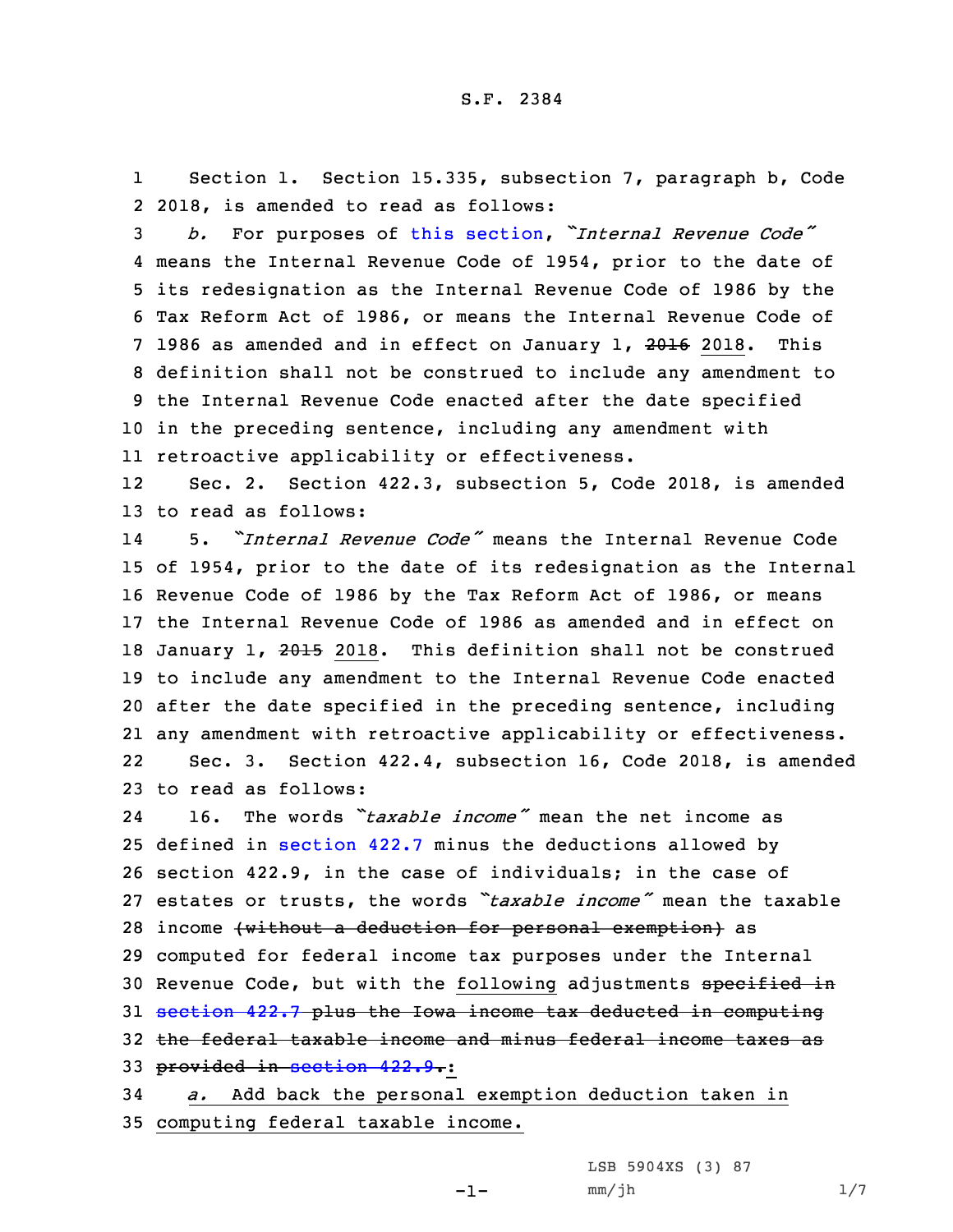1 *b.* Make the adjustments specified in section 422.7. 2 *c.* Add back Iowa income tax deducted in computing federal taxable income. 4 *d.* Subtract federal income taxes as provided in section 5 422.9. *e.* Add back the qualified business income deduction under section 199A of the Internal Revenue Code taken in computing federal taxable income. Sec. 4. Section 422.7, subsection 39A, unnumbered paragraph 1, Code 2018, is amended to read as follows: 11 The additional first-year depreciation allowance authorized in section 168(k) of the Internal Revenue Code, as enacted by Pub. L. No. 110-185, §103, Pub. L. No. 111-5, §1201, Pub. L. No. 111-240, §2022, Pub. L. No. 111-312, §401, Pub. L. No. 112-240, §331, and Pub. L. No. 113-295, §125, Pub. L. No. 114-113, division Q, §143, and Pub. L. No. 115-97, §13201, does not apply in computing net income for state tax purposes. If the taxpayer has taken the additional first-year depreciation allowance for purposes of computing federal adjusted gross income, then the taxpayer shall make the following adjustments to federal adjusted gross income when computing net income for state tax purposes: Sec. 5. Section 422.9, subsection 2, unnumbered paragraph 1, Code 2018, is amended to read as follows: The total of contributions, interest, taxes, medical expense, nonbusiness losses, and miscellaneous expenses deductible for federal income tax purposes under the Internal Revenue Code but not including the qualified business income deduction provided under section 199A of the Internal Revenue Code, with the following adjustments: Sec. 6. Section 422.9, subsection 2, paragraph i, Code 2018, is amended to read as follows: *i.* The deduction for state sales and use taxes is allowable only if the taxpayer elected to deduct the state sales and use taxes in lieu of state income taxes under section 164 of the

 $-2-$ 

LSB 5904XS (3) 87 mm/jh 2/7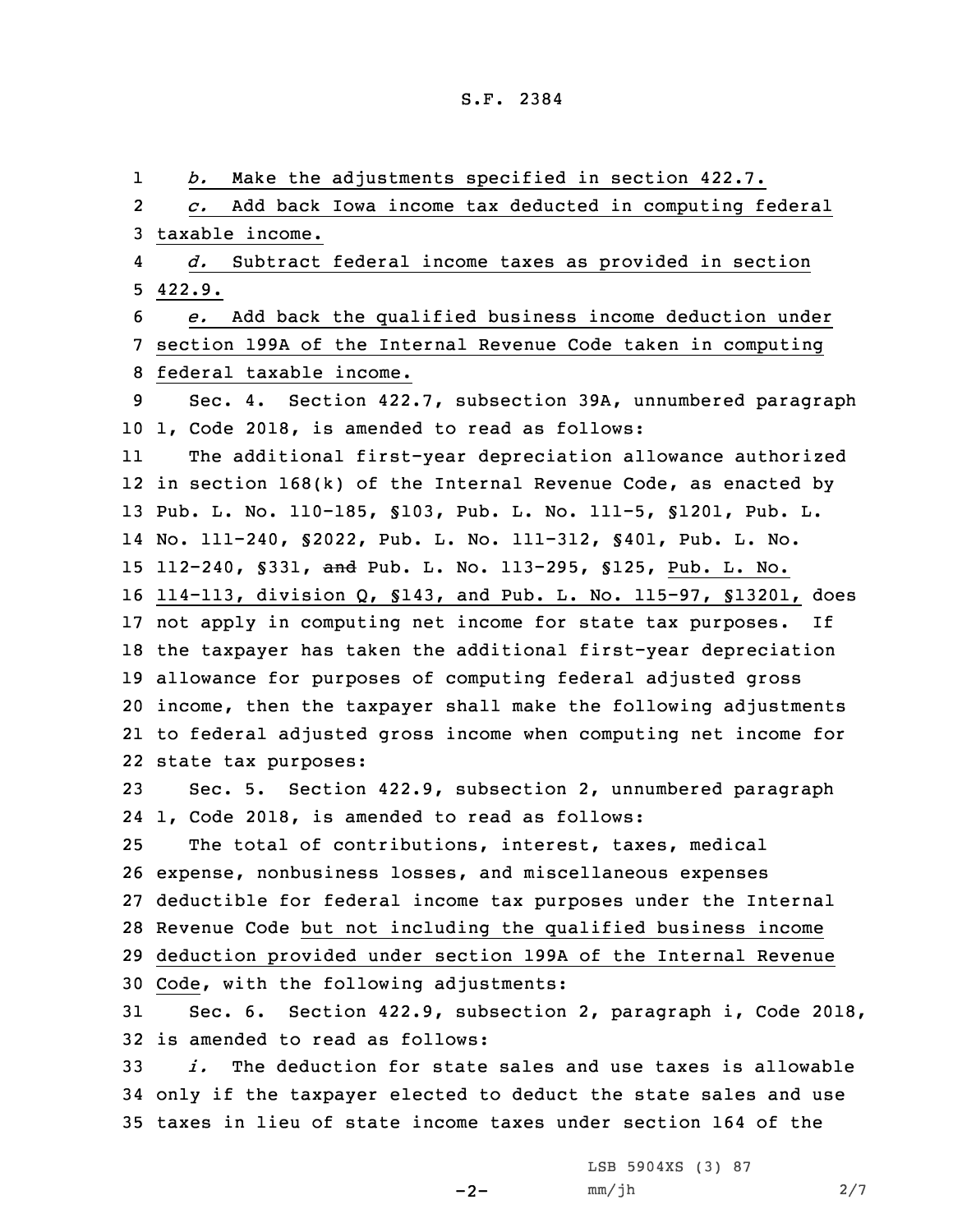S.F. 2384

 Internal Revenue Code. A deduction for state sales and use taxes is not allowed if the taxpayer has taken the deduction for state income taxes or claimed the standard deduction under section 63 of the Internal Revenue Code. This paragraph 5 applies to taxable years beginning after December 31, 2003, and before January 1, 2008, and to taxable years beginning after December 31, 2009, and before January 1, 2015 December 31, 8 2017.

9 Sec. 7. Section 422.9, subsection 3, paragraph d, Code 2018, 10 is amended to read as follows:

11 *d.* Notwithstanding paragraph *"a"*, for <sup>a</sup> taxpayer who is engaged in the trade or business of farming as defined in section 263A(e)(4) of the Internal Revenue Code and has <sup>a</sup> loss 14 from farming as defined in section <del>172(b)(l)(F)</del> 172(b)(l)(B) of the Internal Revenue Code including modifications prescribed by rule by the director, the Iowa loss from the trade or business of farming is <sup>a</sup> net operating loss which may be carried back five taxable years prior to the taxable year of the loss.

19 Sec. 8. Section 422.10, subsection 3, paragraph b, Code 20 2018, is amended to read as follows:

21 *b.* For purposes of this [section](https://www.legis.iowa.gov/docs/code/2018/422.10.pdf), *"Internal Revenue Code"* means the Internal Revenue Code of 1954, prior to the date of its redesignation as the Internal Revenue Code of 1986 by the Tax Reform Act of 1986, or means the Internal Revenue Code of 25 1986 as amended and in effect on January 1, 2016 2018. This definition shall not be construed to include any amendment to the Internal Revenue Code enacted after the date specified in the preceding sentence, including any amendment with retroactive applicability or effectiveness.

30 Sec. 9. Section 422.11L, subsection 6, Code 2018, is amended 31 to read as follows:

 6. For purposes of this [section](https://www.legis.iowa.gov/docs/code/2018/422.11L.pdf), *"Internal Revenue Code"* means the Internal Revenue Code of 1954, prior to the date of its redesignation as the Internal Revenue Code of 1986 by the Tax Reform Act of 1986, or means the Internal Revenue Code of

 $-3-$ 

LSB 5904XS (3) 87 mm/jh 3/7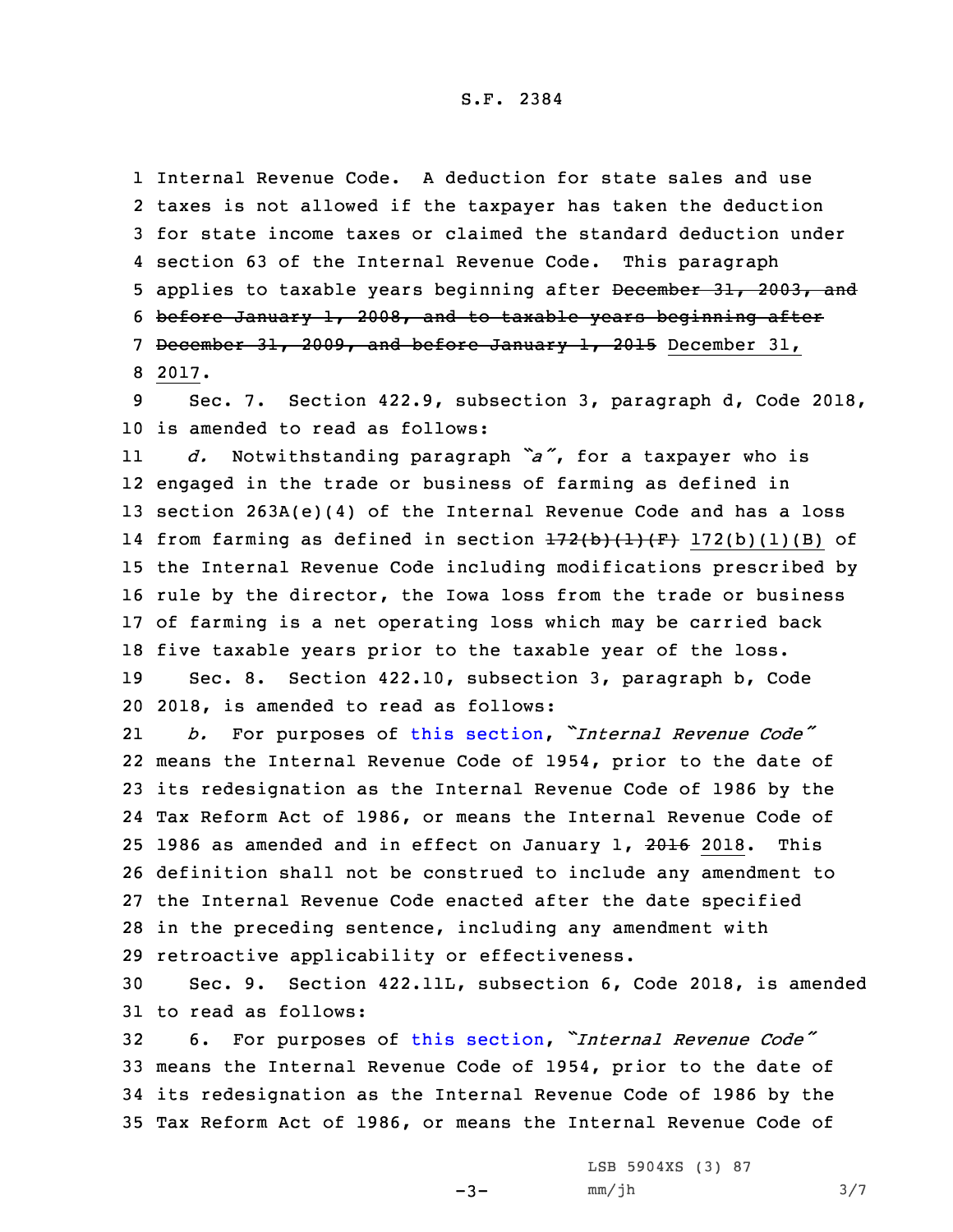1 1986 as amended and in effect on January 1, 2016 2018. This definition shall not be construed to include any amendment to the Internal Revenue Code enacted after the date specified in the preceding sentence, including any amendment with retroactive applicability or effectiveness.

6 Sec. 10. Section 422.32, subsection 1, paragraph h, Code 7 2018, is amended to read as follows:

 *h. "Internal Revenue Code"* means the Internal Revenue Code of 1954, prior to the date of its redesignation as the Internal Revenue Code of 1986 by the Tax Reform Act of 1986, or means the Internal Revenue Code of 1986 as amended and in effect on 12 January 1, <del>2015</del> 2018. This definition shall not be construed to include any amendment to the Internal Revenue Code enacted after the date specified in the preceding sentence, including any amendment with retroactive applicability or effectiveness. Sec. 11. Section 422.33, subsection 5, paragraph e, subparagraph (2), Code 2018, is amended to read as follows: (2) For purposes of this [subsection](https://www.legis.iowa.gov/docs/code/2018/422.33.pdf), *"Internal Revenue Code"* means the Internal Revenue Code of 1954, prior to the date of its redesignation as the Internal Revenue Code of 1986 by the Tax Reform Act of 1986, or means the Internal Revenue 22 Code of 1986 as amended and in effect on January 1, <del>2016</del> 2018. This definition shall not be construed to include any amendment to the Internal Revenue Code enacted after the date specified in the preceding sentence, including any amendment with retroactive applicability or effectiveness. Sec. 12. Section 422.35, subsection 19A, unnumbered paragraph 1, Code 2018, is amended to read as follows:

 The additional first-year depreciation allowance authorized in section 168(k) of the Internal Revenue Code, as enacted by Pub. L. No. 110-185, §103, Pub. L. No. 111-5, §1201, Pub. L. No. 111-240, §2022, Pub. L. No. 111-312, §401, Pub. L. No. 112-240, §331, and Pub. L. No. 113-295, §125, Pub. L. No. 114-113, division Q, §143, and Pub. L. No. 115-97, §13201, does not apply in computing net income for state tax purposes. If

LSB 5904XS (3) 87

 $-4-$ 

mm/jh 4/7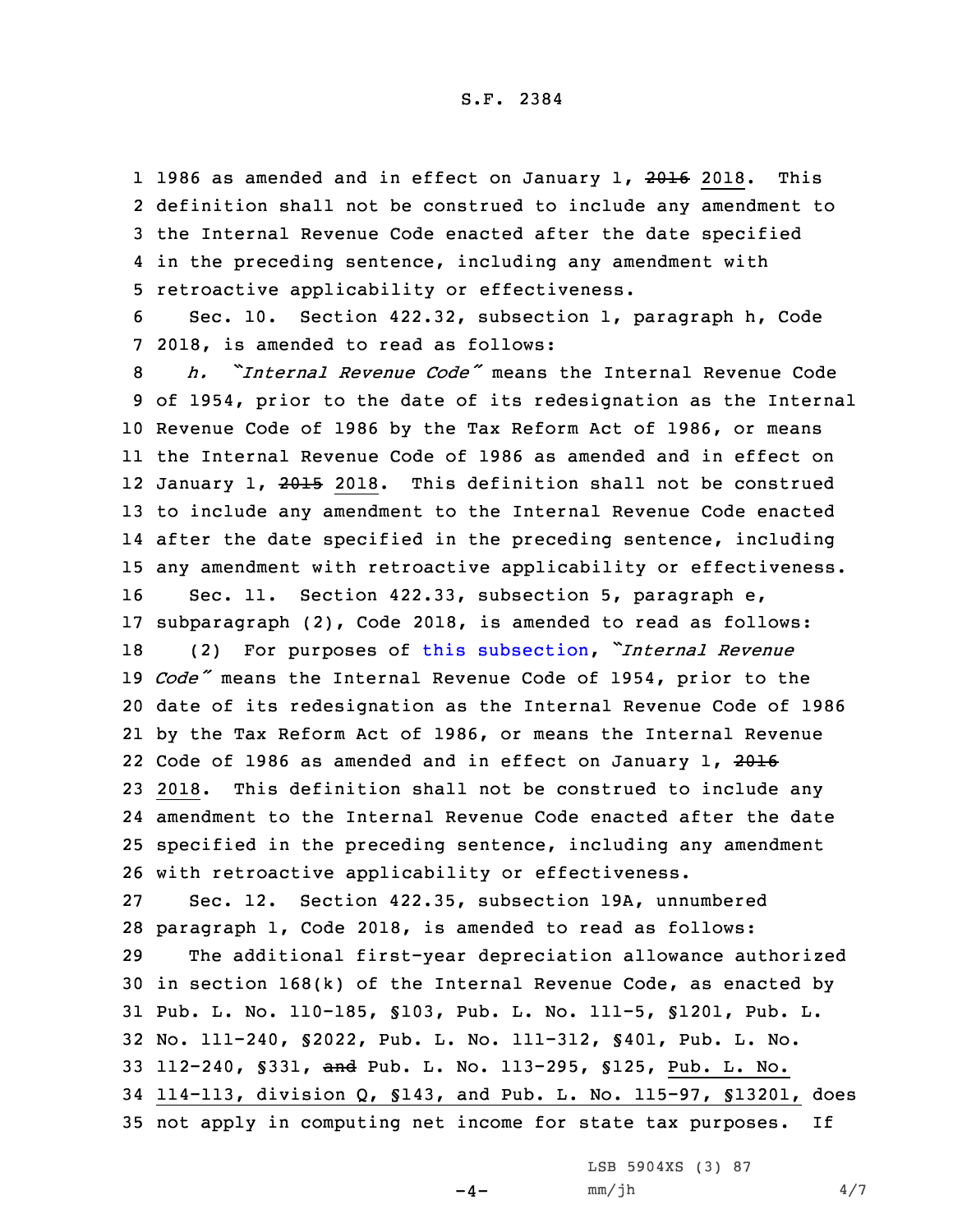the taxpayer has taken the additional first-year depreciation allowance for purposes of computing federal taxable income, then the taxpayer shall make the following adjustments to federal taxable income when computing net income for state tax purposes:

6 Sec. 13. EFFECTIVE DATE. This Act, being deemed of 7 immediate importance, takes effect upon enactment.

8 Sec. 14. RETROACTIVE APPLICABILITY. This Act applies 9 retroactively to January 1, 2018, for tax years beginning on 10 or after that date.

## 11

EXPLANATION

12

 **The inclusion of this explanation does not constitute agreement with** <sup>13</sup> **the explanation's substance by the members of the general assembly.**

14 Under current law with the exception of the solar energy system tax credit and the research activities tax credits, Iowa Code references to the Internal Revenue Code (IRC) include the IRC in effect on January 1, 2015, meaning federal income tax revisions made by Congress in 2015 through 2017 are not applicable for Iowa tax purposes. This bill updates the Code references to the IRC to make those 2015 through 2017 federal income tax revisions, including revisions made in the federal Protecting Americans from Tax Hikes Act of 2015 (PATH Act) and in the federal Tax Cuts and Jobs Act of 2017, applicable for Iowa tax purposes, except for certain revisions described 25 below.

 The bill amends Code sections 422.3 and 422.32, general definition sections in the chapter of the Code that governs individual and corporate income tax and the franchise tax on financial institutions, to update the references to the IRC. The bill amends Code sections 15.335, 422.10, and 422.33 to update the references to the IRC for the state research activities credit for individuals, corporations, and corporations participating in certain economic development programs to include the 2016 and 2017 federal changes, if any, made to the research activities credit and the alternative

 $-5-$ 

LSB 5904XS (3) 87  $mm/jh$  5/7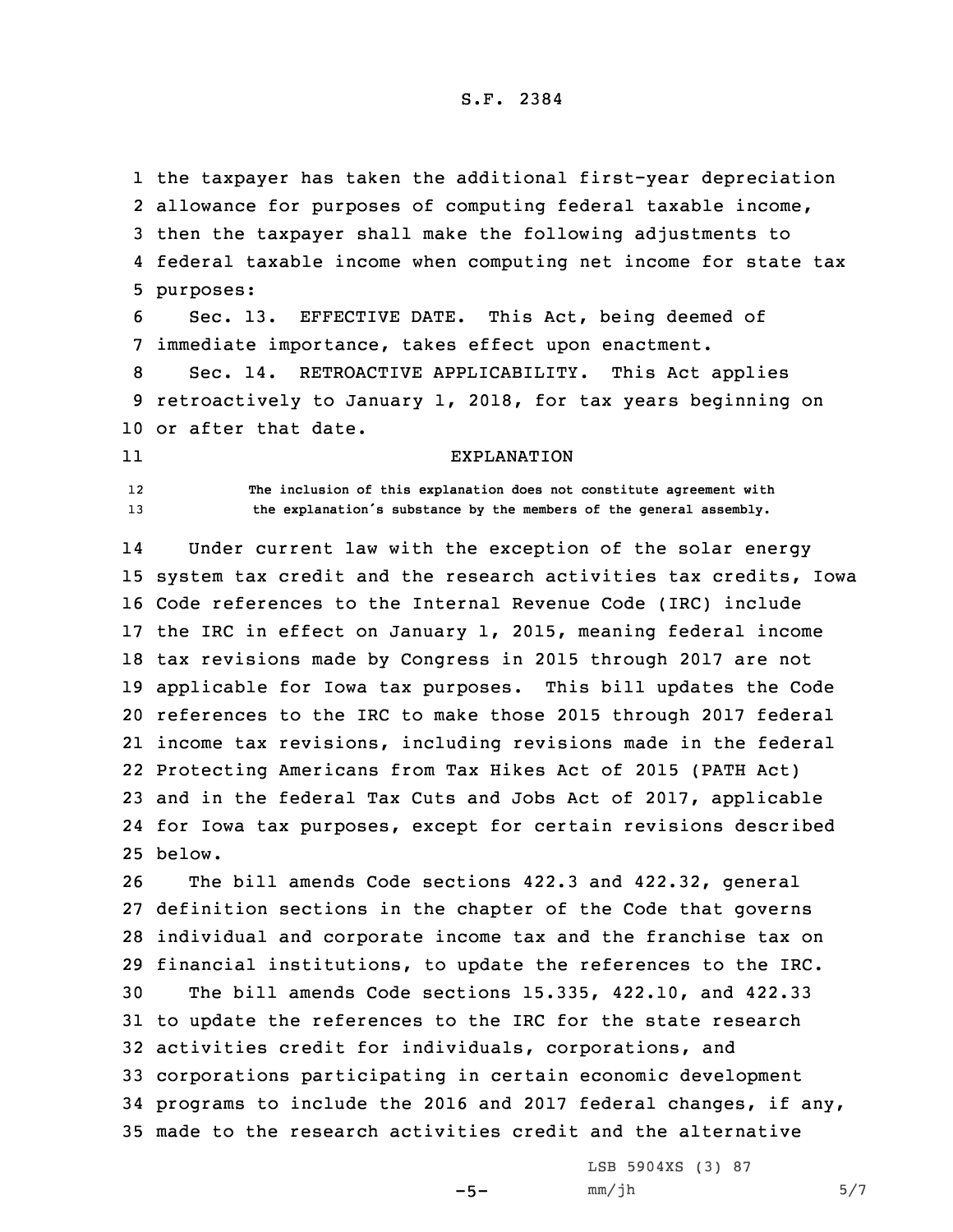1 simplified research activities credit.

2 The bill amends Code section 422.11L to update the reference 3 to the IRC for the state solar energy system credit to include 4 2016 and 2017 federal changes, if any, made to these federal 5 credits.

 Code section 422.9 provides individuals <sup>a</sup> deduction from net income for state sales and use taxes if the individual chose to deduct sales and use tax in lieu of state income taxes or the standard deduction for federal income tax purposes. This deduction was set to expire under both federal and Iowa law for tax years beginning on or after January 1, 2015. The federal PATH Act of 2015 made the federal deduction permanent. The bill allows the Iowa deduction and makes it permanent for tax years beginning on or after January 1, 2018.

 The bill decouples, for Iowa individual income tax purposes, from the qualified business income deduction enacted in the federal Tax Cuts and Jobs Act of 2017. This federal qualified business income deduction is provided to noncorporate taxpayers for up to 20 percent of certain domestic qualified business income earned by <sup>a</sup> taxpayer from <sup>a</sup> partnership, S corporation, limited liability company, other pass-through entity, or <sup>a</sup> sole proprietorship.

 The bill also decouples, for Iowa individual and corporate income tax and franchise tax purposes, from the federal additional first-year depreciation allowance in section 168(k) of the IRC (bonus depreciation) which was enacted and modified by the federal PATH Act of 2015 and the federal Tax Cuts and Jobs Act of 2017. By decoupling, taxpayers who claim bonus depreciation for federal tax purposes are required to add such depreciation amounts back to Iowa net income, but are then allowed under existing state law to deduct the amount of depreciation that would otherwise be allowable under federal law, without regard to the bonus depreciation allowance. The bill takes effect upon enactment and applies

35 retroactively to January 1, 2018, for tax years beginning on

 $-6-$ 

LSB 5904XS (3) 87 mm/jh 6/7